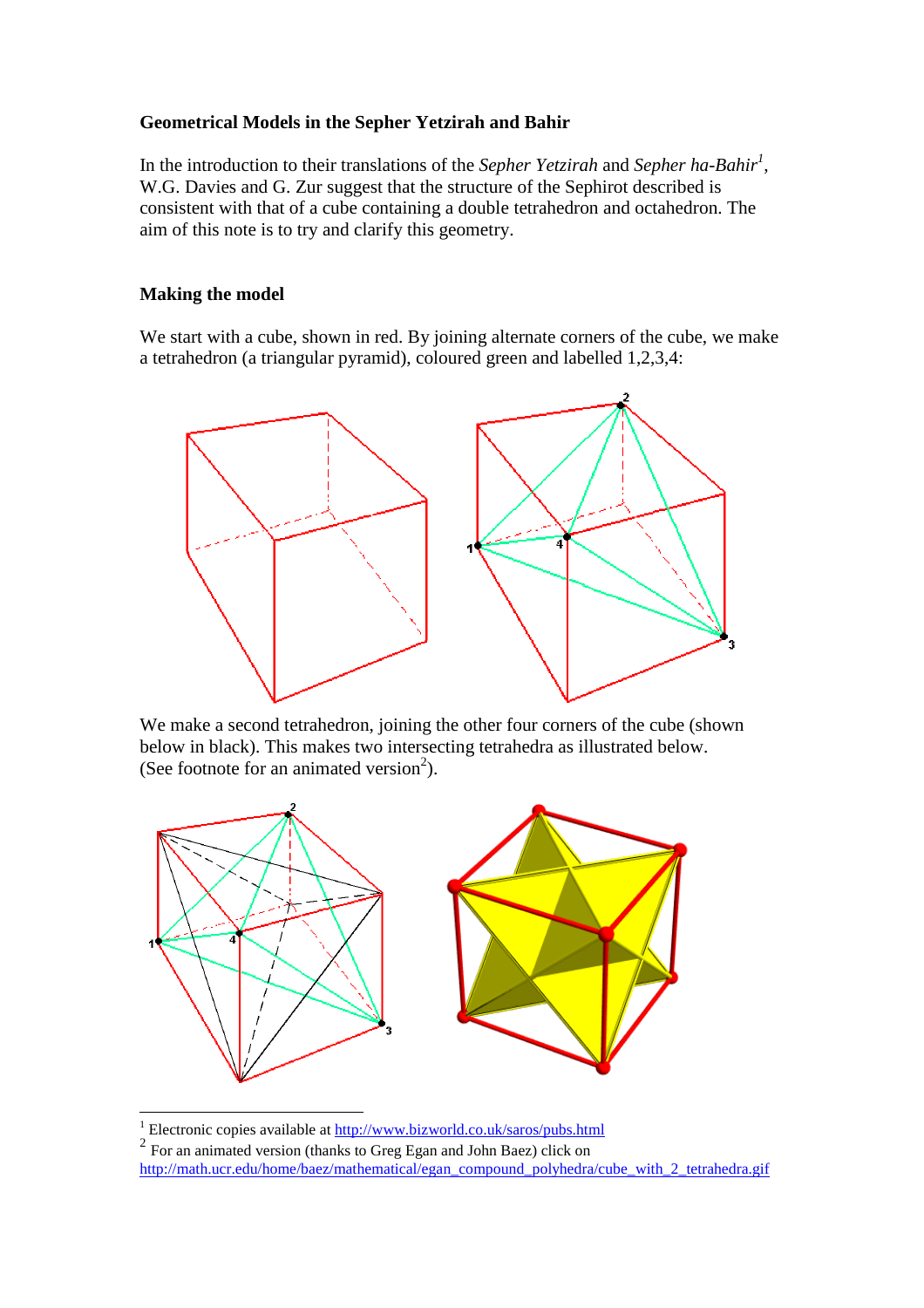The edges of the two tetrahedra cross at the middle of each face of the cube, giving six points. Joining these points together makes an octahedron, shown in blue and labelled 5,6,7,8,9,10:



(For the sake of clarity, only one of the tetrahedra is shown).

 $\overline{a}$ 

Image credit: Birgit Lachner via Wikimedia Commons

The figure below shows the same structure, viewed from a different direction lining up with point 4. Considering Verse 8 of Chapter 1 in *Sepher Yetzirah*, we interpret the four corners of the green tetrahedron as representing: 1-Spirit, 2-Spirit (or Air) from Spirit, 3-Water from Spirit, and 4-Fire from Water. The corners of the octahedron are interpreted as aligning with the six directions (Height, Depth, East, West, South, North).<sup>3</sup> Thus these points are the 10 Sephirot.



 $3$  Note that the numbering of the points in the diagram of the octahedron do not correspond to the numbering of the directions in verse 8.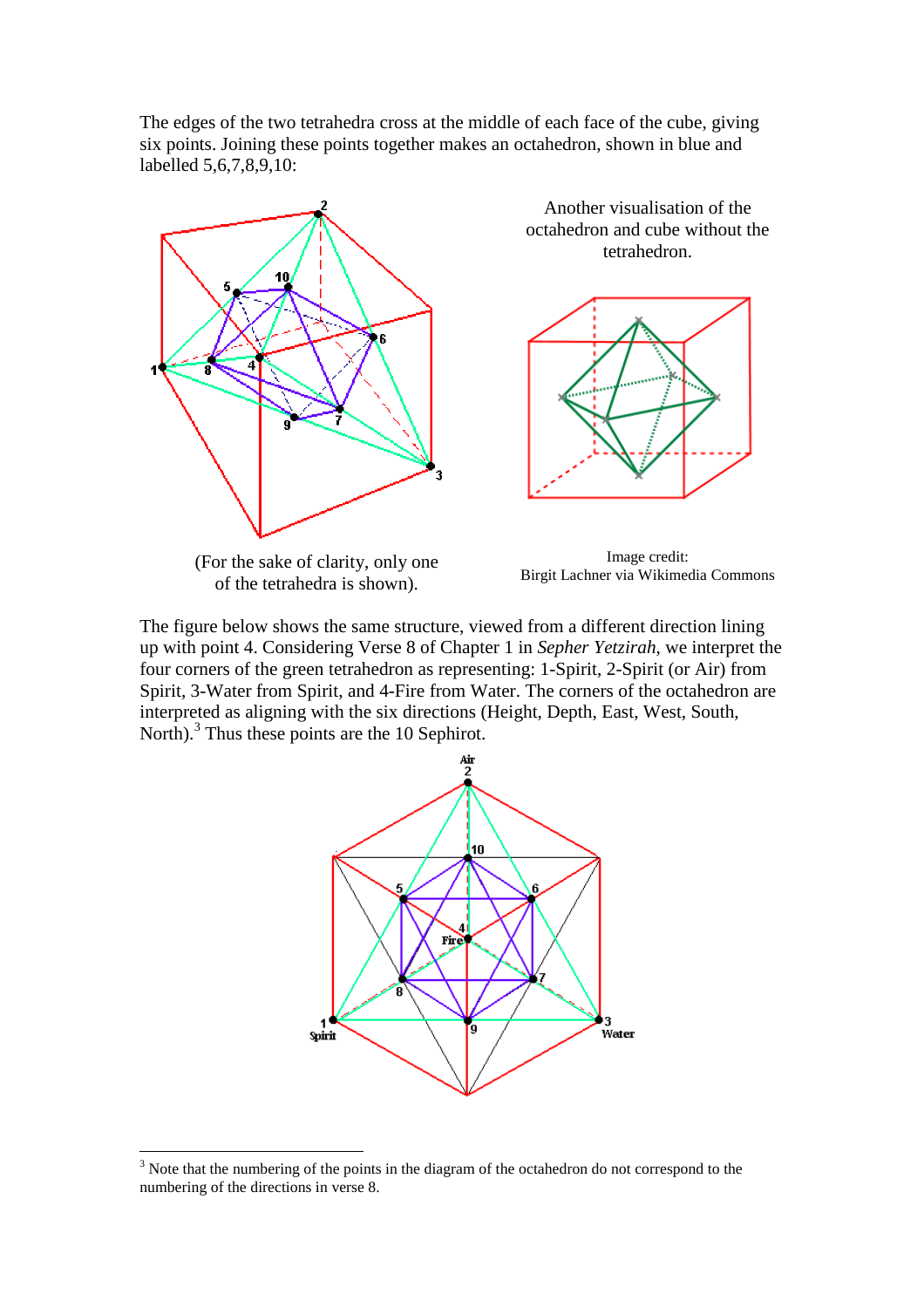The four unlabelled points on the intersecting tetrahedron (black line) perhaps correspond to the four measurements in Chapter 1, Verse 4: boundless good, boundless evil, boundless beginning and boundless end<sup>4</sup>. The directions again correspond to the octahedron corners.

In Chapter 5, Verse 2 of the *Sepher Yetzirah*, the twelve simple letters are linked to the 12 diagonal directions: East-Depth, South-Height, South-East and so on. These correspond to the edges of the octahedron. Each corner of the octahedron corresponds to one of six directions, and so the lines joining them correspond to the 12 diagonal directions (as illustrated below, showing the signs of the zodiac corresponding to each of the 12 simple letters).



## **Visualisation**

 $\overline{a}$ 

As a result of this understanding, it might be possible to imagine oneself standing in the centre of the octahedron. Each corner of the octahedron is one of the six directions, sealed with the different combinations of the letters *yod*, *vav* and *heh*. The twelve edges of the octahedron represent the twelve simple letters, or the signs of the zodiac. Through each triangular face of the octahedron, one looks out to a corner of one of the two tetrahedra, or (equivalently) a corner of the cube. Spirit, air, water, fire, beginning, end, good and evil.

<sup>&</sup>lt;sup>4</sup> In the introduction to Sepher Ha-Bahir, where this diagram originates, the three visible corners are labelled Good, Height and Depth. I suspect that Height and Depth were labelled in error and should have been Beginning and End.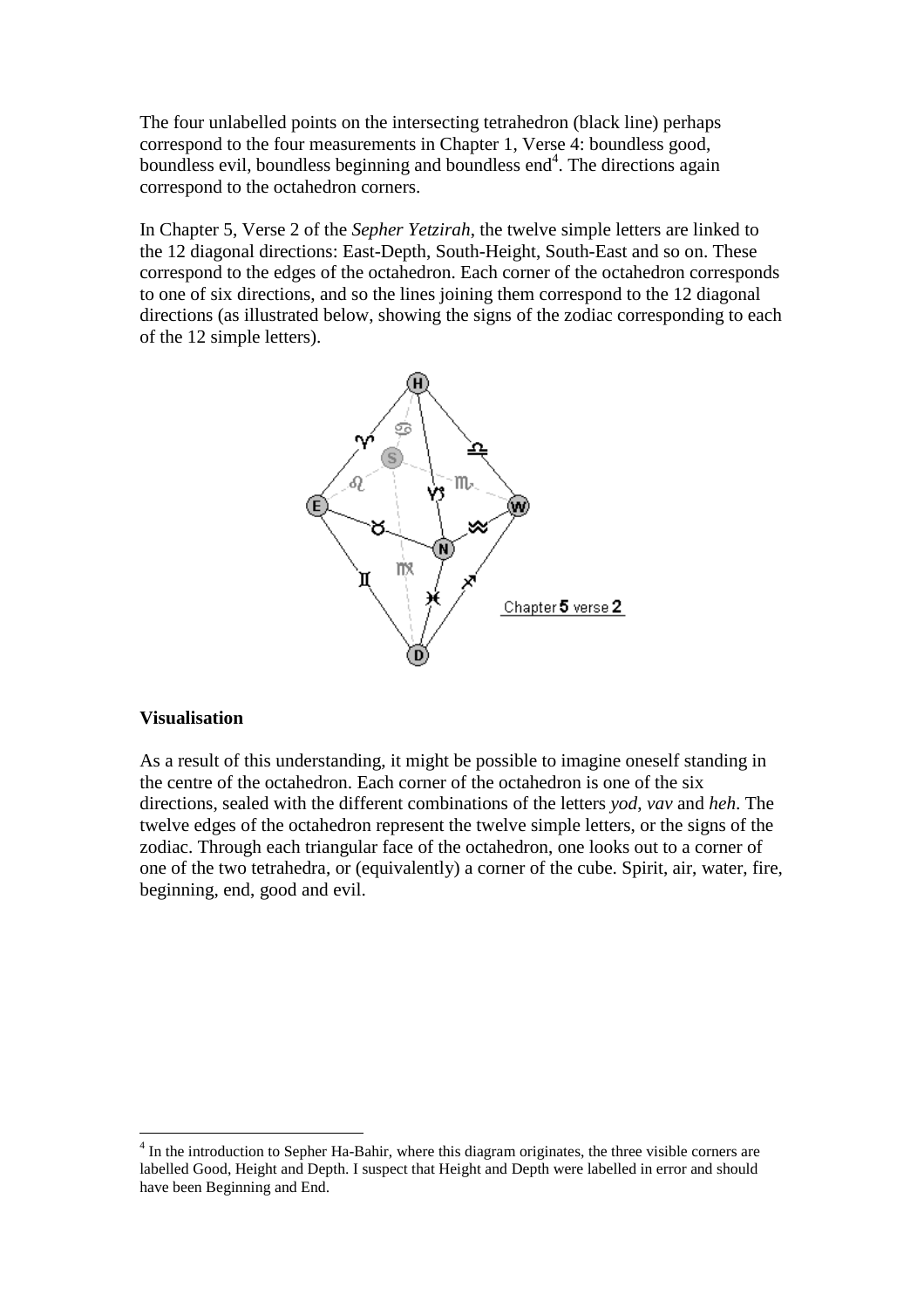## **Second Model**

An alternative way of representing the same geometry is to use a model constructed from spheres (eg. table-tennis balls) instead of lines and corners. To do this we start by making a 5-layer tetrahedron, and then add a group of four balls to each face, thus making two intersecting tetrahedra – a 'star' shape.





5-layer tetrahedron Adding to each face to make the star shape.



Looking at the star shape from a corner shows the intersecting tetrahedra – one 'pointing up' towards the viewer and the other 'pointing down'.



 Looking at the star shape from the side shows the cube outline.

Although less obvious, the octahedron is still embedded within the star shape, with the six directions at the intersections of the edges of the tetrahedra (the centers of the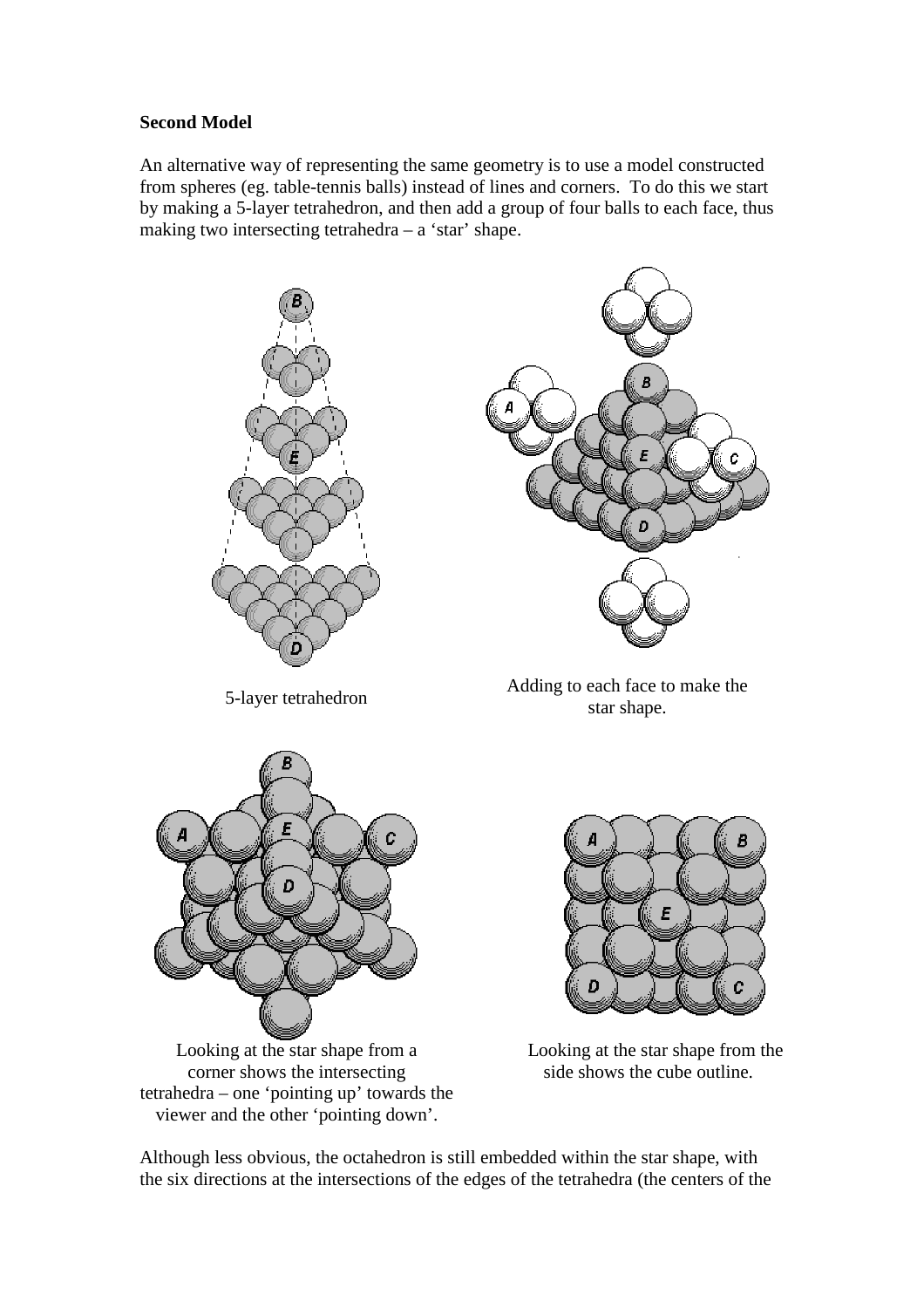cubic faces). For example, the ball marked 'E' in the diagram above represents one of the six directions. By cutting off the 8 corners of the tetrahedra, the octahedral shape is exposed:



Also concealed within the star shape (and indeed within the octahedron) is the *dymaxion* or cuboctahedron shape. This shape, where one central ball is surrounded by 12 others, is an aspect not seen in the 'line-and-corner' model.



The dymaxion

The dark coloured balls make the dymaxion.

One way of thinking about the star shape is that there is:

- One ball at the very centre
- Twelve balls that surround it and make the dymaxion (13 balls)
- Add a ball for each of the six directions to make the octahedron (19 balls)
- Add four groups of 4 balls to make a 5-layer tetrahedron (35 balls)
- Add four groups of 4 balls to make the star shape (51 balls).